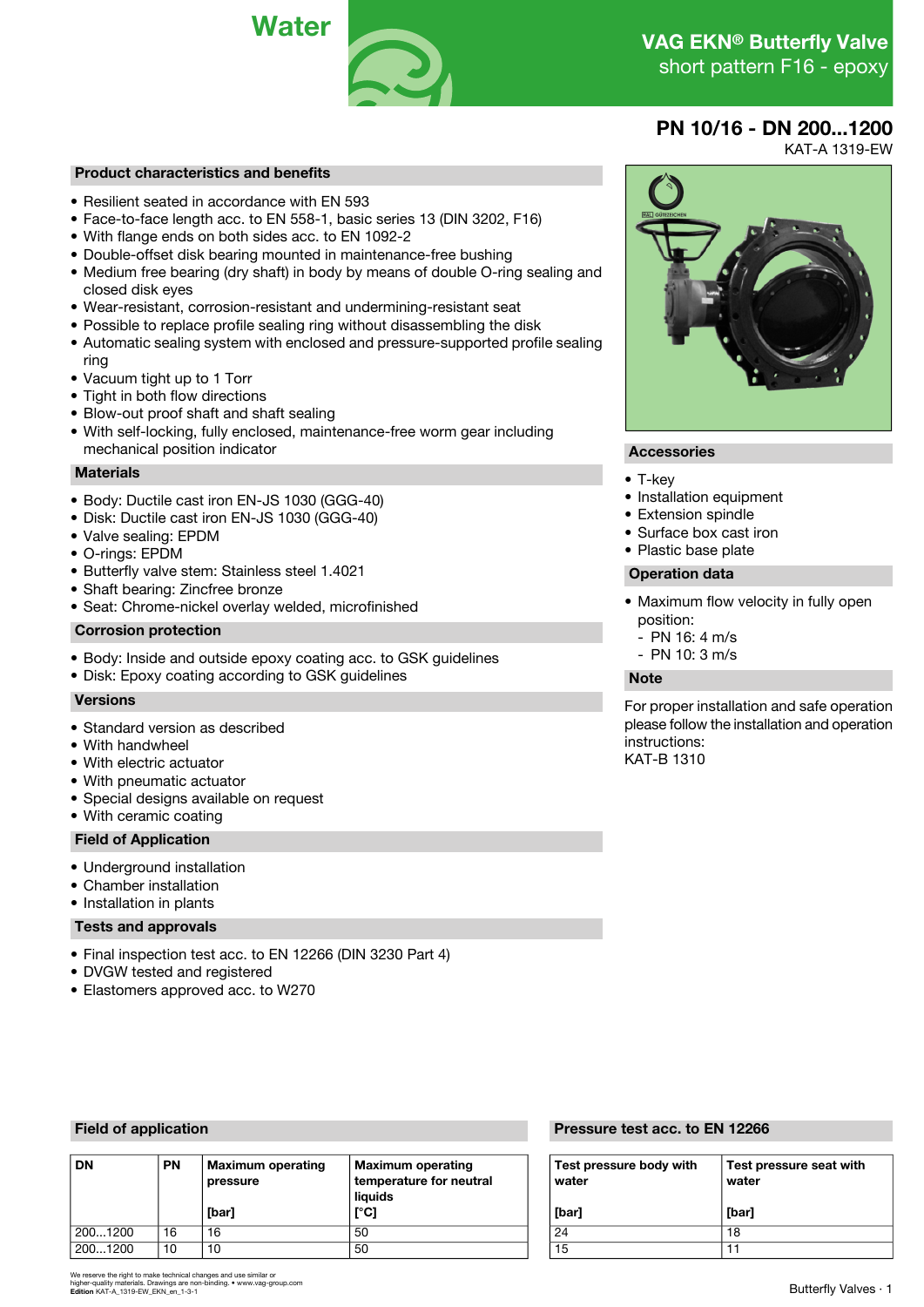

### **Drawing**





### **Technical data**

### **PN 16**

| <b>DN</b>       |      | 200   | 250             | 300             | 350    | 400             | 450    | 500    | 600             | 700    | 800    | 900    | 1000    |
|-----------------|------|-------|-----------------|-----------------|--------|-----------------|--------|--------|-----------------|--------|--------|--------|---------|
| D               | [mm] | 340   | 400             | 455             | 520    | 580             | 640    | 715    | 840             | 910    | 1025   | 1125   | 1255    |
| b               | [mm] | 20    | 22              | 24.5            | 26.5   | 28              | 31.5   | 31.5   | 36              | 39.5   | 43     | 46.5   | 50      |
| $\overline{d1}$ | [mm] | 250   | 250             | 250             | 350    | 40              | 400    | 500    | 500             | 500    | 400    | 500    | 400     |
| d2              | [mm] | 23    | $\overline{38}$ | $\overline{38}$ | 38     | $\overline{31}$ | 31     | 34     | $\overline{37}$ | 37     | 41     | 41     | 44      |
| e1              | [mm] | 169   | 199             | 236             | 261    | 298             | 306    | 357    | 413             | 470    | 537    | 589    | 665     |
| e2              | [mm] | 308   | 351             | 401             | 440    | 463             | 508    | 583    | 673             | 736    | 822    | 865    | 1005    |
| e3              | mm   | 256   | 299             | 349             | 378    | 401             | 460    | 499    | 585             | 648    | 721    | 770    | 890     |
| e4              | [mm] | 50    | 50              | 50              | 63     | 80              | 100    | 100    | 125             | 125    | 160    | 160    | 200     |
| e <sub>5</sub>  | [mm] | 73    | 73              | 73              | 94     | 94              | 148    | 148    | 173             | 173    | 218    | 218    | 273     |
| e <sub>6</sub>  | [mm] | 54    | 54              | 54              | 75     | 75              | 105    | 105    | 150             | 150    | 175    | 175    | 208     |
| e7              | [mm] | 216   | 259             | 309             | 333    | 356             | 385    | 424    | 510             | 573    | 631    | 680    | 774     |
| h2              | [mm] | 231   | 231             | 231             | 283    | 308             | 367    | 407    | 395             | 395    | 517    | 537    | 642     |
| h3              | [mm] | 175   | 205             | 232             | 265    | 295             | 325    | 362    | 445             | 485    | 535    | 570    | 635     |
| k               | mm   | 295   | 350             | 400             | 460    | 515             | 565    | 620    | 725             | 840    | 950    | 1050   | 1160    |
| 1               | [mm] | 152   | 165             | 178             | 190    | 216             | 222    | 229    | 267             | 292    | 318    | 330    | 410     |
| 2               | [mm] | 185   | 225             | 260             | 270    | 320             | 300    | 300    | 400             | 400    | 500    | 550    | 600     |
| No. of holes    |      | 12    | 12              | 12              | 16     | 16              | 20     | 20     | 20              | 24     | 24     | 28     | 28      |
| Turns/stroke    |      | 12.75 | 12.75           | 12.75           | 12.75  | 13.25           | 13.25  | 13     | 51              | 51     | 110.5  | 110.5  | 216     |
| Weight approx.  | [kg] | 40.00 | 60.00           | 85.00           | 116.00 | 150.00          | 235.00 | 295.00 | 455.00          | 650.00 | 725.00 | 930.00 | 1300.00 |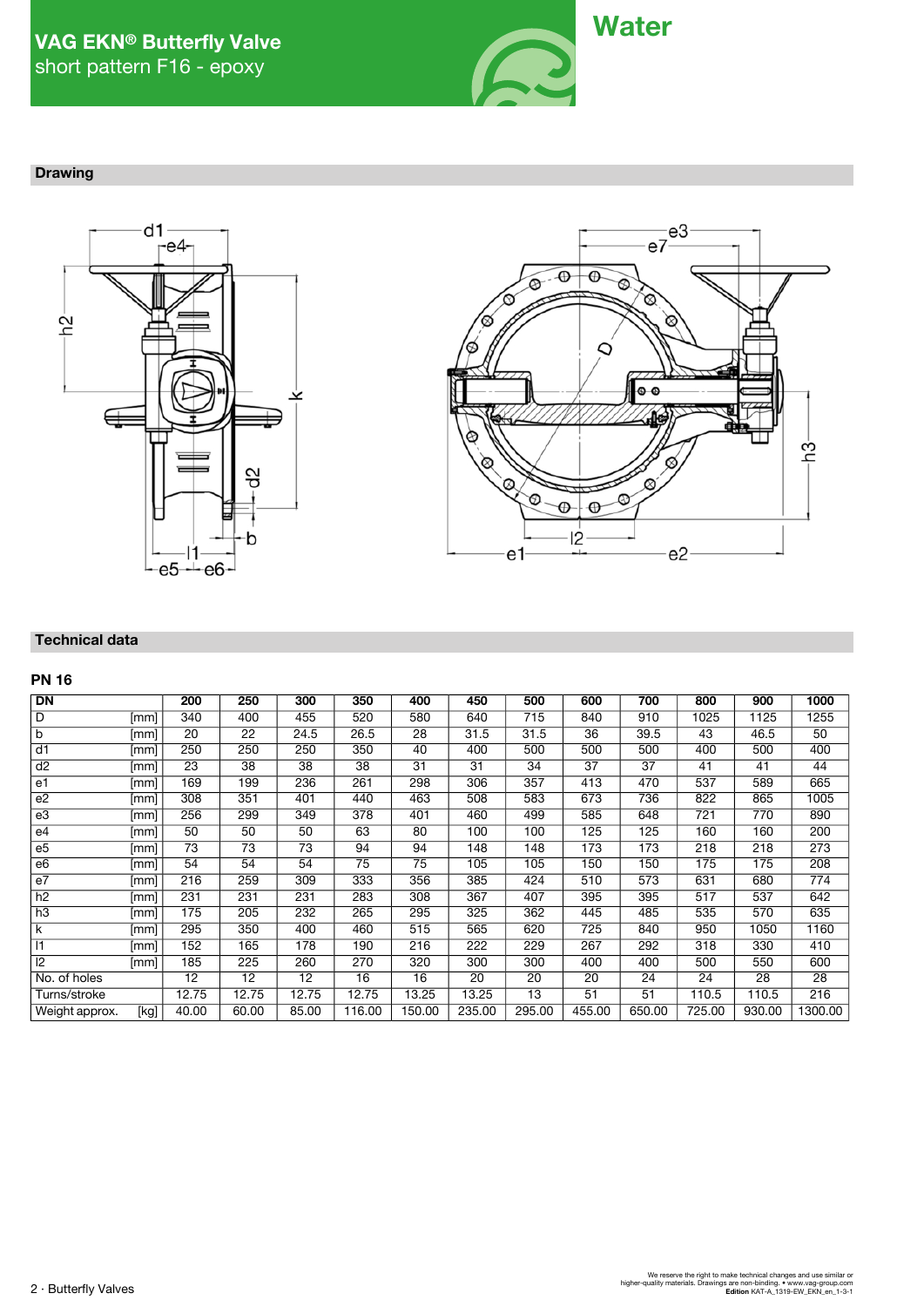

### **Technical data**

### **PN 16**

| DN              |                              | 1200    |
|-----------------|------------------------------|---------|
| D               | [mm]                         | 1485    |
| b               | [mm]                         | 57      |
| d1              | [mm]                         | 500     |
| d2              | [mm]                         | 50      |
| e1              | [mm]                         | 784     |
| e2              | [mm]                         | 1154    |
| $_{\rm e3}$     | [mm]                         | 1014    |
| e4              | [mm]                         | 250     |
| e5              | [mm]                         | 335     |
| e6              | [mm]                         | 258     |
| $\overline{e7}$ | $\overline{[} \mathsf{mm} ]$ | 884     |
| h <sub>2</sub>  | [mm]                         | 722     |
| $h\bar{3}$      | [mm]                         | 750     |
| k               | [mm]                         | 1380    |
| 11              | [mm]                         | 470     |
| $\overline{2}$  | [mm]                         | 700     |
| No. of holes    |                              | 32      |
| Turns/stroke    |                              | 212     |
| Weight approx.  | [kg]                         | 2050.00 |

### **PN 10**

| <b>DN</b>      |      | 200   | 250   | 300             | 350    | 400    | 450    | 500    | 600    | 700    | 800    | 900    | 1000    |
|----------------|------|-------|-------|-----------------|--------|--------|--------|--------|--------|--------|--------|--------|---------|
| D              | [mm] | 340   | 400   | 455             | 505    | 565    | 615    | 670    | 780    | 900    | 1020   | 1120   | 1245    |
| b              | [mm] | 20    | 22    | 24.5            | 24.5   | 24.5   | 26.5   | 26.5   | 30     | 32.5   | 35     | 37.5   | 40      |
| d1             | [mm] | 250   | 250   | 250             | 250    | 350    | 400    | 400    | 500    | 500    | 400    | 400    | 400     |
| d <sub>2</sub> | [mm] | 23    | 23    | 23              | 23     | 28     | 28     | 28     | 31     | 31     | 34     | 34     | 37      |
| e1             | [mm] | 169   | 199   | 236             | 261    | 285    | 306    | 345    | 392    | 462    | 512    | 576    | 640     |
| e <sub>2</sub> | [mm] | 308   | 351   | 401             | 411    | 465    | 508    | 539    | 625    | 722    | 722    | 830    | 915     |
| e3             | [mm] | 256   | 299   | 349             | 359    | 403    | 442    | 473    | 541    | 634    | 684    | 750    | 820     |
| e4             | [mm] | 50    | 50    | 50              | 63     | 63     | 80     | 80     | 100    | 125    | 125    | 160    | 160     |
| e <sub>5</sub> | [mm] | 73    | 73    | 73              | 73     | 94     | 111    | 111    | 148    | 173    | 173    | 218    | 218     |
| e <sub>6</sub> | [mm] | 54    | 54    | 54              | 54     | 75     | 88     | 88     | 105    | 150    | 150    | 175    | 175     |
| e7             | [mm] | 216   | 259   | 309             | 319    | 358    | 385    | 416    | 466    | 559    | 613    | 675    | 729     |
| h2             | [mm] | 231   | 231   | 231             | 231    | 231    | 308    | 308    | 407    | 395    | 432    | 520    | 520     |
| h3             | mm   | 175   | 205   | 232             | 265    | 288    | 312    | 340    | 400    | 470    | 520    | 565    | 630     |
| k              | [mm] | 295   | 350   | 400             | 460    | 515    | 565    | 620    | 725    | 840    | 950    | 1050   | 1160    |
| 11             | [mm] | 152   | 165   | 178             | 190    | 216    | 222    | 229    | 267    | 292    | 318    | 330    | 410     |
| 2              | [mm] | 185   | 225   | 260             | 270    | 300    | 300    | 300    | 400    | 400    | 500    | 550    | 600     |
| No. of holes   |      | 8     | 12    | $\overline{12}$ | 16     | 16     | 20     | 20     | 20     | 24     | 24     | 28     | 28      |
| Turns/stroke   |      | 12.75 | 12.75 | 12.75           | 12.75  | 12.75  | 13.25  | 13.25  | 13     | 51     | 51     | 110.5  | 110.5   |
| Weight approx. | [kg] | 40.00 | 55.00 | 81.00           | 110.00 | 133.00 | 180.00 | 230.00 | 315.00 | 465.00 | 600.00 | 790.00 | 1030.00 |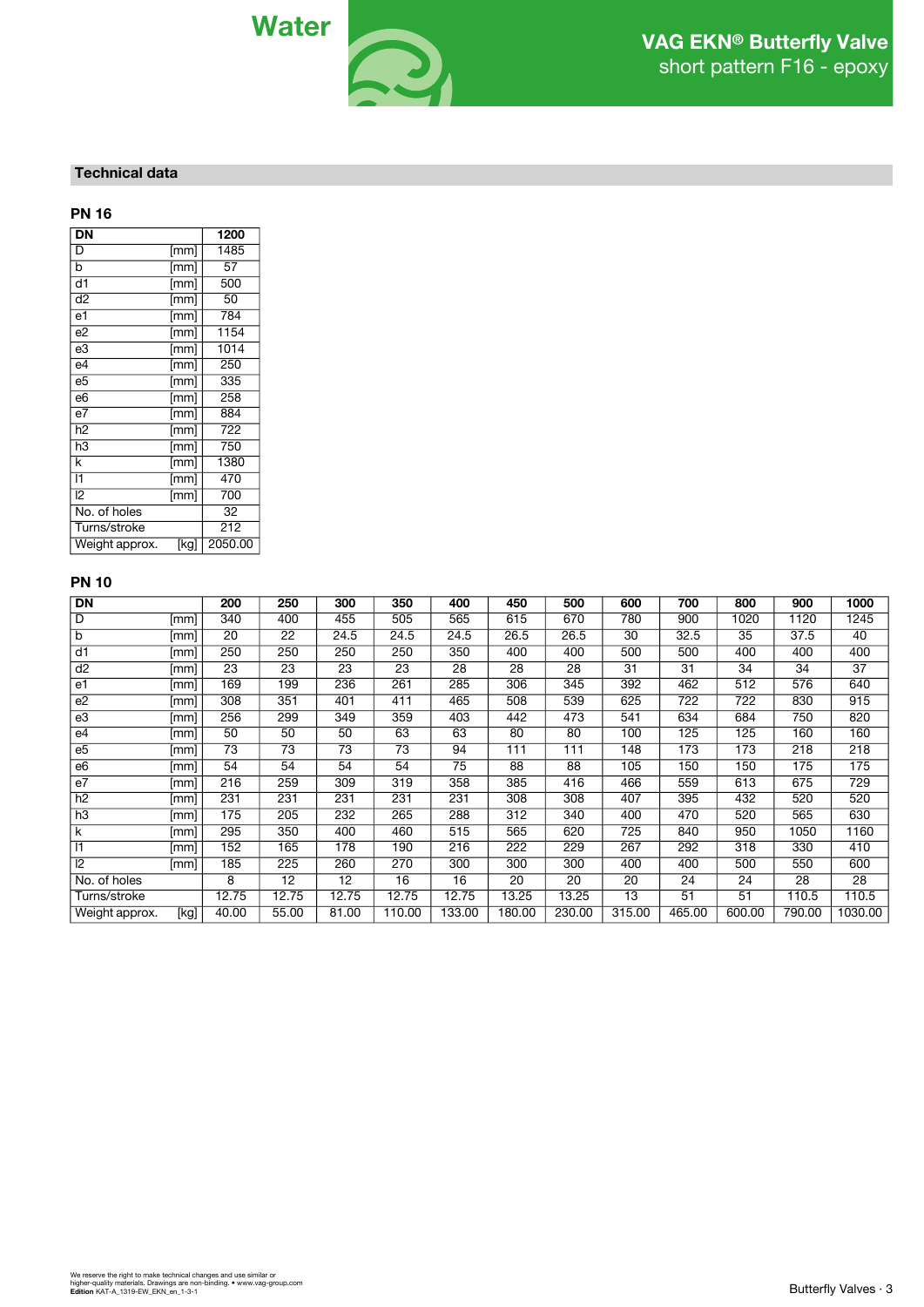# short pattern F16 - epoxy



### **Technical data**

| <b>PN 10</b>             |                          |         |
|--------------------------|--------------------------|---------|
| $\overline{\mathsf{DN}}$ |                          | 1200    |
| D                        | [mm]                     | 1470    |
| b                        | [mm]                     | 45      |
| $\overline{d1}$          | [mm]                     | 500     |
| $\overline{d}$           | [mm]                     | 41      |
| e1                       | [mm]                     | 763     |
| e2                       | [mm]                     | 1104    |
| $_{\rm e3}$              | $\overline{[mm]}$        | 989     |
| $e\overline{4}$          | $\overline{[mm]}$        | 200     |
| e5                       | $\overline{[mm]}$        | 273     |
| $\overline{6}$           | [mm]                     | 208     |
| $\overline{e7}$          | [mm]                     | 874     |
| h <sub>2</sub>           | [mm]                     | 667     |
| h3                       | $\overline{\text{[mm]}}$ | 740     |
| k                        | [mm]                     | 1380    |
| 11                       | [mm]                     | 470     |
| 12                       | [mm]                     | 700     |
| No. of holes             |                          | 32      |
| Turns/stroke             |                          | 216     |
| Weight approx.           | [kg]                     | 1715.00 |